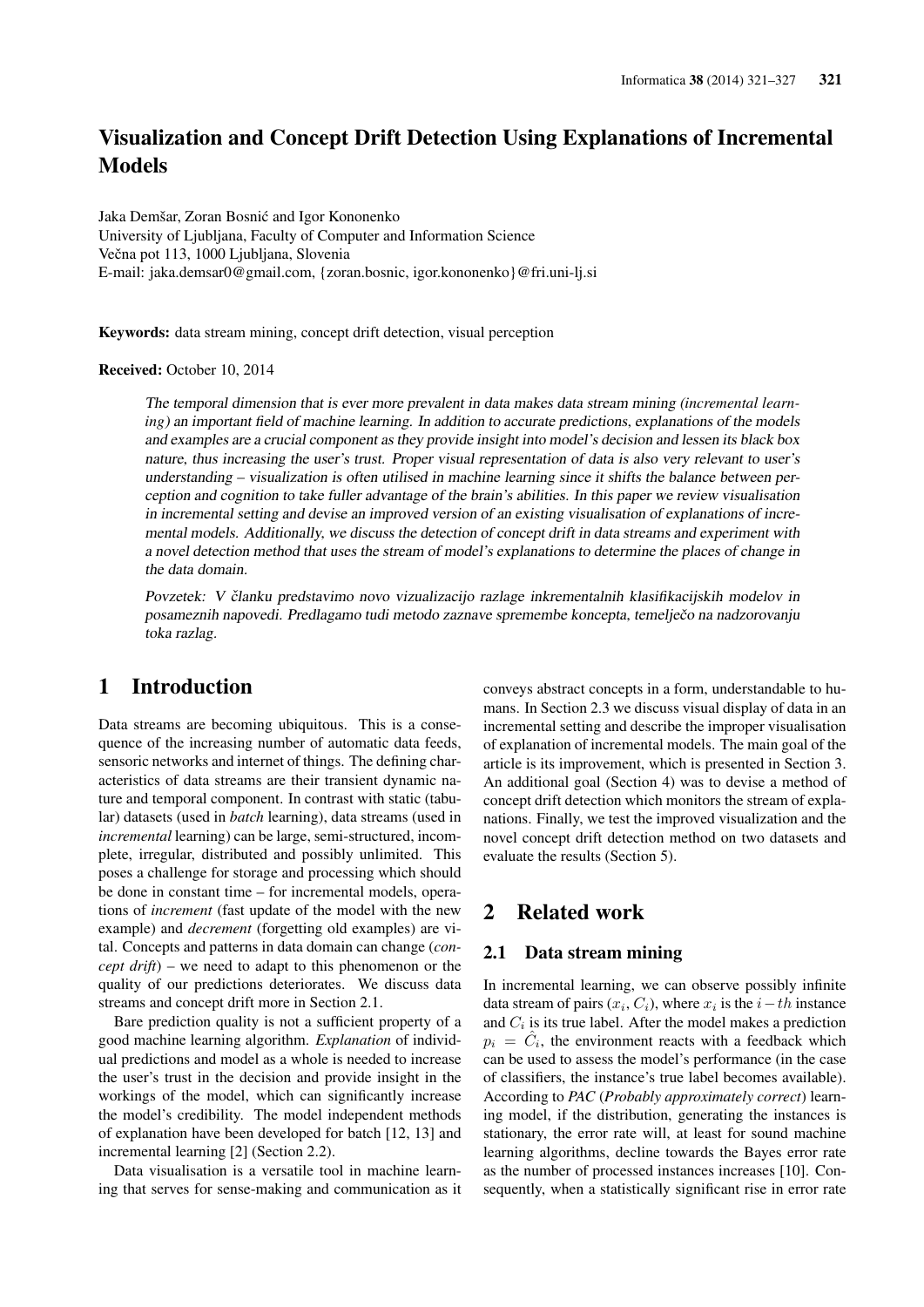is detected, we can suggest that there has been a change in the generating distribution – concept drift. The nature of change is described with two dimensions: the cause of change (changes in data, hidden variables, changes in the context of learning...) and the rate of change. The change detection can be also completely left out (using windows and blindly forcing the operations of increment and decrement). The other approach is to actively detect change either by monitoring the evolution of performance measures or comparing distributions over two time windows. In the explanation methodology (Sections 2.2 and 4) we use two methods from the former group.

The basis of monitoring the learning process using *statistical process control* (*SPC*) [4] is detecting significant error rate using central limit theorem. Each processed instance is in one of the three possible states - *in control*, *out of control* and *warning* when the system is in between the former states. When *in control*, the current model is incrementally updated with the current instance, since the error rate is stable. In *warning* state, a buffer is filled with incoming instances – it serves as an optimally-sized container for data that is relevant for the new model if the drift occurs (*out of control* state) – the buffer is then used to construct a new learning model form the instances in it. If the system goes from *warning* back to *in control*, the buffer is emptied, since we deemed the error rise to be a false alarm.

The other method, *Page-Hinkley test* [8], is simpler in its nature. It was devised to detect the change of a Gaussian signal and is commonly used in signal processing. The method's behaviour can be controlled with parameters  $\lambda$ (threshold for alarm) and  $\delta$ , which corresponds to the allowed magnitude of changes.

## 2.2 Explanation of models and individual predictions

Explanation of individual predictions and prediction models is used to gain additional insight into the model's decision and to lessen the black box nature of most predictions. The adequately explained prediction increases the user's trust and understanding of the model and extracts additional information.

Although some models are already transparent (e.g. decision trees, Bayesian networks) and model-dependent methods of explanation exist for most others, these methods do not meet the requirement for *consistency of explanation*, which enables comparison of explanations across different models. *IME* (*Interactions-based Method for Explanation*) [13] with its efficient adaptation [12] is a model independent method of explanation, which also addresses interactions of features and therefore successfully tackles the problem of redundant and disjunctive concepts in data.

The explanation of the prediction  $p_i$  for instance  $x_i$  is defined as a vector of *contributions of individual feature values*  $(\varphi_1, \varphi_2, \dots, \varphi_n)$  where  $\varphi_i$  is the contribution of the value of the j-th feature. Positive  $\varphi_i$  implies that the feature value positively contributed to the prediction (and vice versa) while the absolute value  $|\varphi_i|$  is proportional to the magnitude of influence on the decision. The sum of all contributions is equal to the difference between the prediction using all feature values and a prediction using no features (*prediction difference*). The explanation quality in highly correlated with prediction quality [13]. Consequently, for very good models, the explanation gives us an insight not only into the working of the built model, but also into concepts behind the domain itself.

In order to discover dependencies among feature values,  $2^n$  subsets of features are considered. An efficient sampling-based approximation method exists [12], where the explanation of a prediction is modeled with game theory as a cooperative game  $(N, \Delta)$  where players N are features and  $\Delta$  is the prediction difference. The payoff vector divides the prediction difference among feature values as contributions that correctly explain the prediction<sup>1</sup>. The explanation of a single prediction can be expanded to the whole model by iterating thorough all possible feature values and using contributions of randomly generated instance pairs to compute the contributions of each attribute value.

An adaptation of existing explanation methodology to incremental setting is proposed in [2]. In addition to the efficiency requirements, the key feature of incremental learning to consider is the possibility of a concept drift. The explanation in incremental learning should therefore itself be a data stream. An adaptation is developed by considering the existing model-independent method in batch learning [12] and equipping it with drift detection and adaptation methods.

In the incremental explanation methodology, the basic concept is slightly modified by introducing the parameter max window. It acts as a limiter for maximum size of the learning model, by narrowing down the model by FIFO principle, if necessary. The batch explanation is integrated at key points in  $SPC<sup>2</sup>$  (changes of states), resulting in a granular stream of explanations which reflect local areas of static distributions and intermediate areas of concept drift. An optional parameter  $\omega$  determines triggering of periodic explanations independent of change indicators. Aside from periodic explanations, the granularity of the stream is completely correlated with change detection – the explanation of the model occurs only when error rate significantly increases, indicating a change in the distribution of generating the instances<sup>3</sup>. Explaining an individual prediction follows the same process as in batch explanation, only that the local learning model is used.

<sup>&</sup>lt;sup>1</sup>The concept of Shapley value is used as a solution.

 $2$ SPC meets the requirement of model-independence – it works as a wrapper for an arbitrary classifier. In addition to the occurrence of a concept drift, it also detects its rate (the smaller the buffer is between *warning* and *out of control*, the faster the drift occurs)

<sup>&</sup>lt;sup>3</sup>The resulting stream of explanations itself can be a subject of analysis – if the model is good, patterns found in the explanation stream may reflect the patterns behind the domain.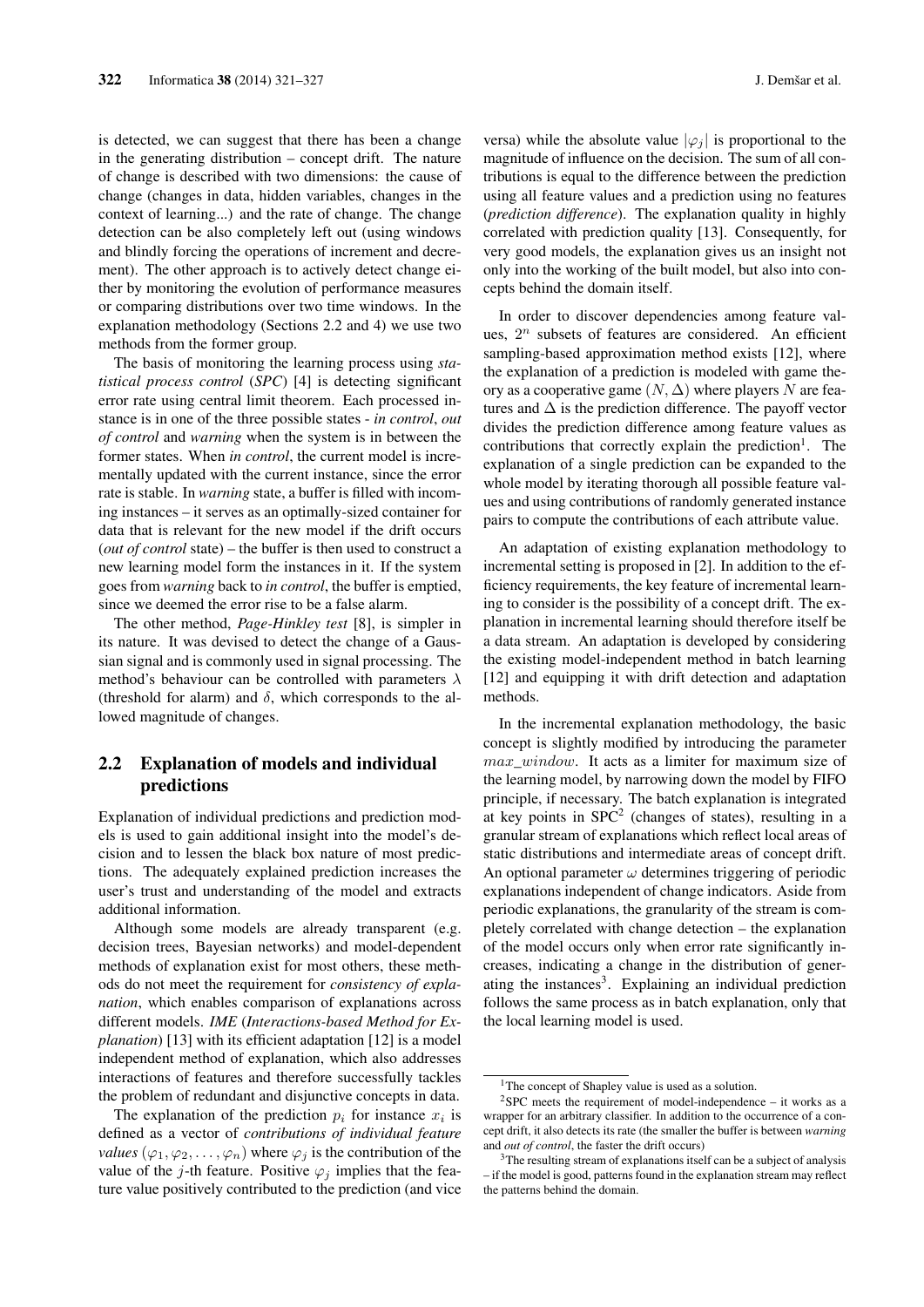### 2.3 Data visualisation

Data visualization is often utilised in machine learning since it shifts the balance between perception and cognition to take fuller advantage of the brain's abilities [3]. A data stream can be seen as a collection of observations made sequentially in time. Sampling based research shows that the majority of visualizations depict data that has a temporal component [9]. In this context, visualization acts as a form of *summarization*. The challenge lies in representing the temporal component, especially if we are limited to twodimensional non-interactive visualisations. Concept drift is the other property in data streams that makes creating good visualization a hard task. Even if we manage to effectively summarize and display patterns in data at some point, we are still left with the task of displaying the change in them.

The main goal of this paper is improving the existing methodology for visualising explanations of incremental models [2]. The feature value contributions are represented with customised bar charts. When explaining a static model, all possible values are listed along the axis with mean negative and mean positive contributions of each feature. When plotting multiple such visualisations (as is the case in locally explaining incremental models based on change detection) they become very difficult to read as a whole because of the large number of visual elements that we have to compare (we sacrifice macro view completely in favour of micro view). To consolidate these images and address the *change blindness* [7] phenomenon, charts are stacked into a single plot, where the age and size of the explanation are represented with transparency (older and "smaller" explanations fade out). The resulting visualisation is not tainted by first impressions (as it is only one image) and is adequately dense and graphically rich. However, the major flaw of this approach lies in the situations when columns, representing newer explanations override older ones and thus obfuscate the true flow of changing explanations, for example, when the concept drift precipitates the attribute value contributions to increase in size without changing the sign. Concepts can therefore become not only hidden; what's more, the visualization can be deceiving, which we consider to be worse than just being too sparse. Therefore, we need to clarify the presentation of the concept drift along with an accurate depiction of each explanation's contributions while maintaining the macro visual value, that enables us to detect patterns and get a sense of true concepts and flow of changes behind the model.

## 3 Improved visualisation

When visualising explanations of individual predictions, horizontal bar charts are a fitting method also in the incremental setting – we plot the mean positive and negative contribution of each attribute value and the mean of each attribute as a whole. Individual examples are always explained according to the current model which, in our case, can change. This is not an obstacle, since the snapshot of the current model is in fact the model that classified the example, so we can proceed with the same explanation methodology as in the static environment<sup>4</sup>.

This approach fails with explanations of incremental models as we need a new figure for each local explanation (Subsection 2.3). To successfully represent the temporal component of incremental models, we use two variations of a line plot where the  $x$  axis contains time stamps of examples and the splines plotted are various representations of contributions  $(y \text{ axis})$ .

The first type of visualization (examples in Figures 2 and 4) has one line plot for each attribute. Contributions of values of the individual attribute are represented with line styles. The mean positive and mean negative contribution of the attribute as a whole are represented with two thick faded lines. Solid vertical lines indicate the spots where explanation of the model was triggered (and therefore become the joints for the plotted splines), while dashed vertical lines mark the places where the actual concept drift occurs in data. The second type is an aggregated version (examples in Figures 3 and 5) where the mean positive and mean negative contributions of all attributes are visualized in one figure. In these two ways we condense the visualization of incremental models without a significant loss in information while still providing a quality insight into the model. Exact values of contributions along with timestamps of changes can be read out (micro view), while general patterns and trends can be recognised in the shapes of lines that are intuitive representations of flowing time (macro view). The resulting visualisations are dense with information, easily understandable (conventional plotting of independent variable, time, on  $x$ -axis) and presented in gray-scale palette, making them more suitable for print.

# 4 Detecting concept drift using the stream of explanations

When explaining incremental models, the resulting explanations are, in themselves, a data stream. This gives us the option to process them with all the methods used in incremental learning. In our case, we'll devise a method to detect outliers in the stream of explanations and declare such points as places of concept drift. The reasoning behind this is the notion that if the model does not change, then also the explanation of the whole model will not change. When an outlier is detected, we consider this to be an indicator of a significant change in the model and thus also in the underlying data. In addition to this, the method provides us with a stream of explanations that is continuous to a certain degree of granularity and so enables us to overview the concepts behind the data at more frequent intervals than the existing explanation methodology.

<sup>&</sup>lt;sup>4</sup>That means that, without major modifications, we can only explain instances at the time of their classification – the model changes with the arrival of the next instance.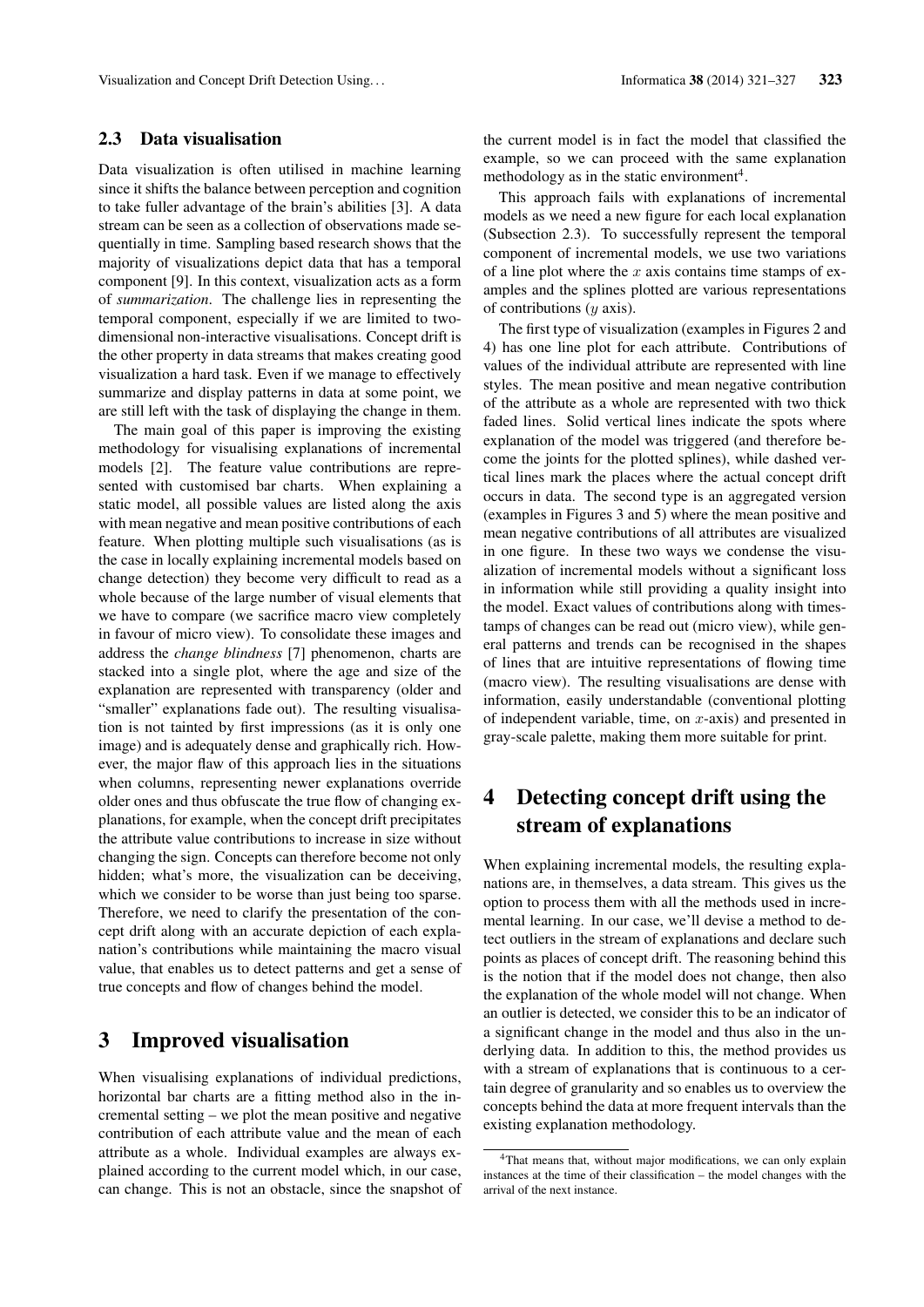We use a standard incremental learning algorithm [4] (we learn by incrementally updating the model with each new example, decrement the model if it becomes too big or rebuild the model if we detect change [5]) and introduce the *granularity* parameter which determines how often the explanation of the current model will be triggered. This will generate a stream of explanations (vectors of feature value contributions) that will be compared using cosine distance. For each new explanation, the average cosine distance from all other explanations that are in the current model, is calculated. These values are monitored using the Page Hinkley test. When an alarm is triggered, it means that the current average cosine distance from other explanations has risen significantly, which we interpret as a change in data domain – concept drift. The last *granulation* examples are then used to rebuild the model, the Page Hinkley statistic and the local explanation storage are reset (to monitor the new model).

The cosine distance is chosen because, in the case of explanations, we consider the direction of the vector of contributions to be more important than its size, which is very influential in the traditional Minkowski distances. It also carries an intuitive meaning. The Page Hinkley test is used in favour of SPC because of its superior drift detection times [10] and the lack of need for a buffer – examples are already buffered according to the granularity. The method is therefore model independent. Algorithm 1 describes the process in a high level pseudocode.

## 5 Results

#### 5.1 Testing methodology and datasets

We test the novel visualisation method and the concept drift detection method on two synthetic datasets, both containing multiple concepts with various degrees of drift between them. These datasets are also used in previous work [2], so a direct assessment of visualization quality and drift detection performance can be made. From the results of this testing, we may conclude whether the new methods are the improvements. The naive Bayes classifier and the  $k$  nearest neighbour classifier are used. Their usage yields very similar results in all tests, so only results obtained by testing with Naive Bayes are presented.

*SEA concepts* [11] is a data stream comprising 60000 instances with continuous numeric features  $x_i \in [0, 10]$ , where  $i = 1, 2, 3$ .  $x_1$  and  $x_2$  are relevant features that determine the target concept with  $x_2 + x_3 \leq \beta$  where threshold  $\beta \in \{7, 8, 9, 9.5\}$ . Points are arranged into four blocks:  $\beta = 8$ ,  $\beta = 9$ ,  $\beta = 7$  and  $\beta = 9.5$ , consecutively. Although the changes between the generated concepts are abrupt, 10% class noise is inserted into each block.

The second dataset, *STAGGER*, is generated with *MOA (Massive Online Analysis)* data mining software [1]. The instances represent geometrical shapes which are in the feature space described by discrete features *size*, *color* and *shape*. The binary class variable is determined by one of

### Algorithm 1 Detecting concept drift using the stream of explanations

**Require:**  $h$  {classifier} **Require:**  $(\vec{x_i}, y_i)_t$  {data stream} Require: m {number of samples for *IME*} **Require:**  $g$  {explanation granulation} Require:  $max\_window$  {maximum size of the model} **Require:**  $\lambda$  {Page Hinkley threshold}  $local\_explanations \leftarrow []$  $\Phi = h$  {Incremental classifier}  $buf = []$  {buffer} for  $(\vec{x_i}, y_i) \in (\vec{x_i}, y_i)_t$  do  $\Phi = \Phi.increment(\vec{x_i})$ if  $len(\Phi) > max\_window$  then  $\Phi = \Phi \cdot \text{decrement}()$ end if  $buf.append((\vec{x_i}, y_i))$ if  $len(buf) > g$  then  $buf =buf[1:]$  {Maintain buffer size} end if if  $i\%q == 0$  then  $\phi_i = I M E(\Phi)$  {Explain the current model}  $dist\_\phi_i \leftarrow mean(cos\_dist(\phi_i, \phi'))$  $\forall \phi' \in local\_explanations$ ) if  $PageHiknley(dist_\phi_i) = ALERT$  then  $\Phi = h(buf)$  {Rebuild}  $local\_explanations \leftarrow []$ end if  $local\_explanations \leftarrow local\_explanations \cup \phi$ end if end for

the three target concepts ((size = small)  $\land$  (color = red),  $(color = green) \vee (shape = square)$  and  $(size =$  $medium) \vee (size = large)$ ). We generate 4500 instances which are divided into blocks belonging to the particular concept (presented in Table 5.1). The concept drift is applied by specifying an interval of certain length between blocks – there, the target concepts of the instances mix according to the sigmoid function. Therefore, the dataset includes gradual drift, disjunction in concepts and redundant features.

| Interval     | Concept | Width of drift |
|--------------|---------|----------------|
| [0, 749]     |         | 50             |
| [750, 1799]  |         | 50             |
| [1800, 3599] |         | 150            |
| [3600, 4500] |         |                |

Table 1: STAGGER dataset used for evaluation

### 5.2 Improved visualizations

Concept drifts in STAGGER dataset (we use max length =  $\omega$  = 500) are correctly detected and adapted to as reflected in Figure 2. The defined concepts can be easily recognized from explanations triggered by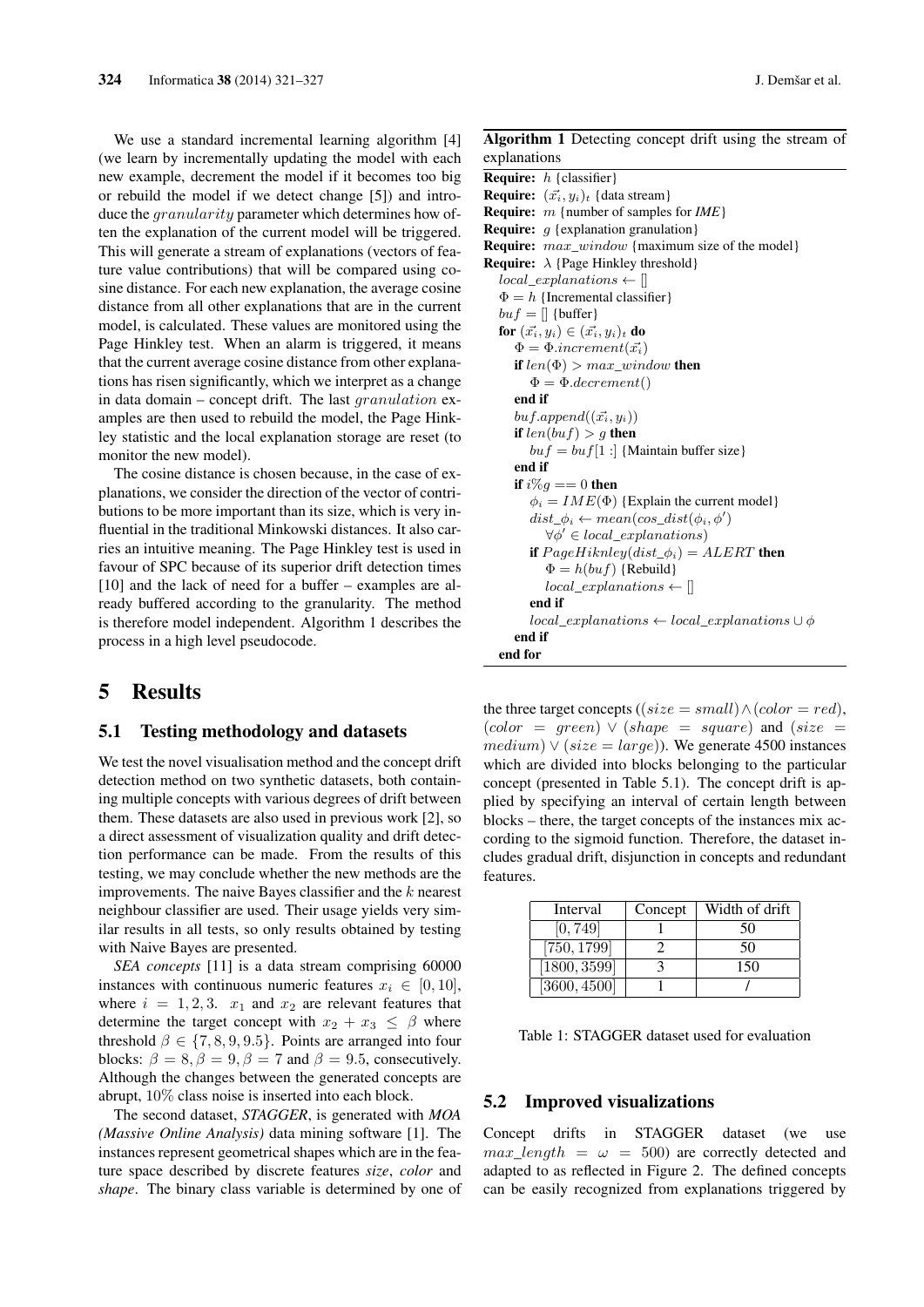the SPC algorithm – the change in explanation follows the change in concept. Windows generated by the vertical lines give us insight in local explanations of the model (where the concept is deemed to be constant). Disjunct concepts (2 and 3) and redundant feature values are all explained correctly (e.g. reduncacy of "shape" and disjunction of "size" values in concept 3). Figure 1 demonstrates how classifications of two instances with same feature values can be explained completely differently at different times – adapting to change is crucial in incremental setting. This is also evident in the aggregated visualization (Figure 3), which can be used to quickly determine the importance of each attribute.



Figure 1: Explanations of individual predictions.



Figure 2: Visualization of explanations triggered at change detection (STAGGER).

For SEA dataset, feature values were obtained by equidistant discretization in 10 intervals for each feature. Since the blocks containing each concept are rather long and all concept drifts were successfully detected by SPC, the explanations obtained by change detection and those that were triggered periodically, do not differ greatly (we use  $max\_length = 4000$ ,  $\omega = 5000$ . Explanations of individual instances are tightly corresponding to explanations of the model.

As can be seen in figure 4, the shape of contributions of features  $x_2$  and  $x_3$  reflects the target concept  $x_2 + x_3 \leq \beta$ ; lower values increase the likelihood of positive classification and vice versa. Feature  $x_1$  is correctly explained as



Figure 3: Aggregated visualization of explanations triggered at change detection (STAGGER).

irrelevant with its only contributions being the result of noise. The succession of target concepts  $\beta \in \{8, 9, 7, 9.5\}$ is even more recognizable in the aggregated visualization (Figure 5). Changes in data are not as significant as those in STAGGER dataset, although the drift can still be observed, the dip around  $t = 40000$  being a notable example (the concept drifts from  $\beta = 7$  to  $\beta = 9.5$ ).



Figure 4: Visualization of periodic explanations (SEA).

#### 5.3 Concept drift detection

Evaluating the concept drift detection using the stream of explanations on the STAGGER dataset yielded positive results. As depicted in Figure 6, the method correctly detects concept drifts without false alarms and is in that regard similar to SPC method. The stream of explanations itself fits patterns seen in testing with other successful drift detection methods (figure 2). Choices of larger granulations yielded similar results, but the change detection was obviously delayed. The concept drift was however never missed, provided that the granulation was smaller that the spacing between sequential changes in data. The delays of concept drift detection are correlated with the magnitude of change, e.g. the last concept drift ( $t = 3600$ ) was detected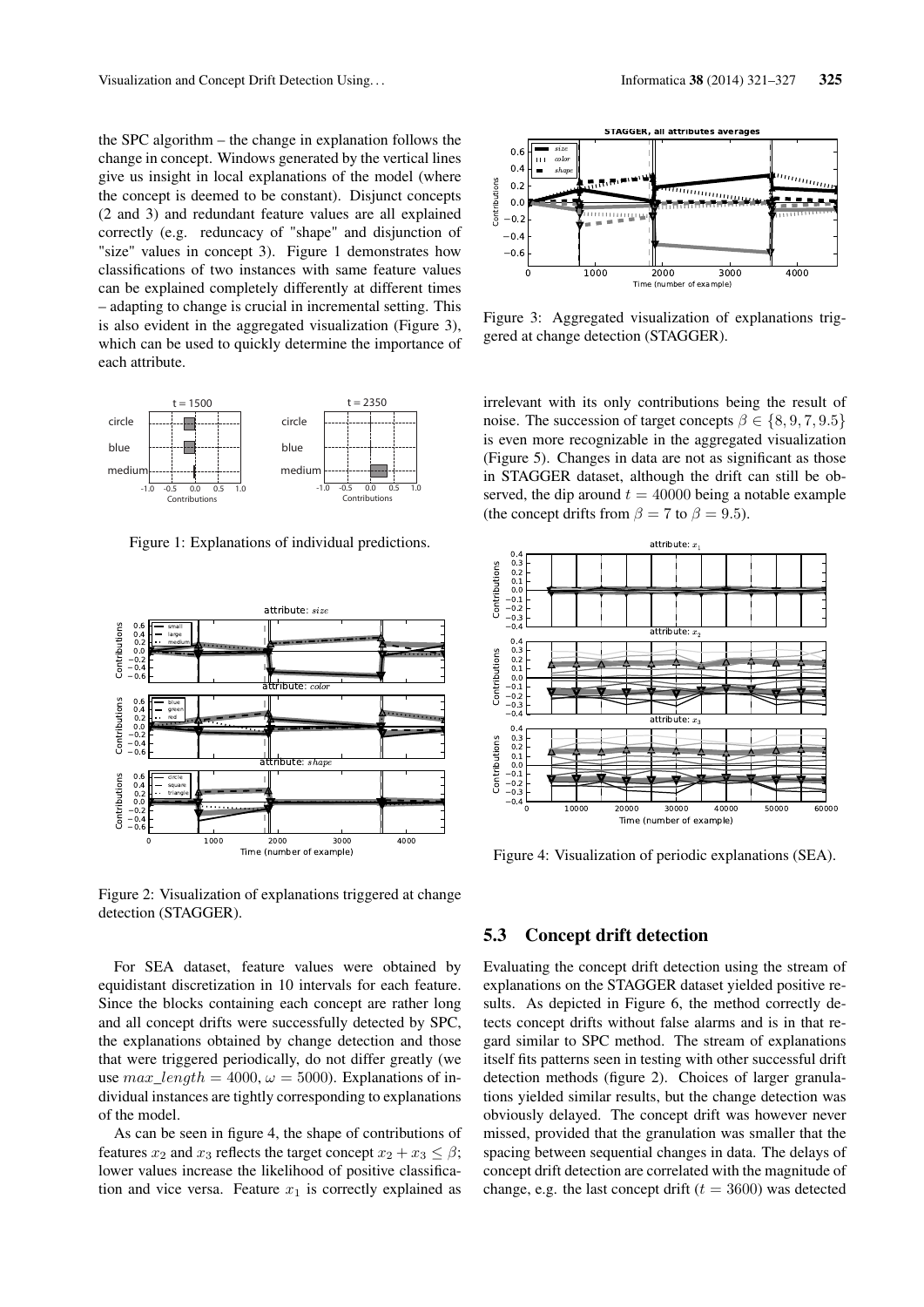

Figure 5: Aggregated visualization of periodic explanations (SEA).

with significant delay. In this regard the proposed method is inferior to SPC algorithm – the concept drift detection in noticeably delayed and we're also dependant on two parameters – granulation and alert threshold, so the generality of the method is diminished.



Figure 6: Loss of prediction and concept drift detection with several methods – no drift detection (static classifier), drift detection with SPC [2] and drift detection using the stream of explanations. The thick vertical lines indicate occurrence of true change in data and the dashed vertical lines mark drift detection.

When testing with SEA datasets, the concept drift was not correctly detected. Changing the granulation, Page Hinkley alert threshold and  $max\_window$  parameter resulted in varying degrees of false alarms or non reaction to change (see Figure 6). This behaviour can be attributed to a small magnitude of change that occurs in data – the difference between concepts in data is quite small and continuous. However, when explaining this (incorrectly adapted) model we still recognise true underlying concepts due to the  $max\_window$  property which causes the model to automatically decrement when it becomes too big<sup>5</sup>.

We conclude that, in this form, the presented method is not a viable alternative to the existing concept drift detection methods. Its downsides include high level of parametrization (maximum size of the model, granularity and alert threshold level) which require a significant amount of prior knowledge and can also become improper if the model changes drastically. Consequently, another assessment of data is needed – the required manual supervision and lack of adaptability in this regard can be very costly and against the requirements of a good incremental model.

The concept drift detection is also not satisfactory  $-$  it is delayed in the best case or concepts can be missed or falsely alerted in the worst case. Another downside is the time complexity – the higher the granularity the more frequent explanations will be, which will provide us with a good stream of explanations but be very costly time-wise. The method is therefore not feasible in environments where quick incremental operations are vital. However, if we can afford such delays, we get a granular stream of explanations which gives us insight into the model for roughly any given time.

A note at the end: we should always remember that we are explaining the models and not the concepts behind the model. Only if the model performs well, we can claim that our explanations truly reflect the data domain. This can be tricky in incremental learning, as at the time of a concept drift, the quality of the model deteriorates.

## 6 Conclusion

The new visualization of explanation of incremental model is indeed an improvement compared to the old one. The overriding nature of the old visualisation was replaced with an easy to understand timeline, while the general concepts (macro view) can still be read out from the shape of the lines. Micro view is also improved as we can determine contributions of attribute values for any given time.

The detection of concept drift using the stream of explanations did not prove to be suitable for general use based on the initial experiments. It has shown to be hindered by delayed detection times, missed concept drift occurrences, false alarms, high level of parametrization and potential high time complexity. This provides motivation for further experiments in this field, especially because the stream of explanations provides good insight into the model with accordance to the chosen granulation.

The main goal of future research is finding a true adaptation of *IME* explanation methodology to incremental setting, i.e. efficient incremental updates of explanation at the arrival of each new example. Truly incremental explanation methodology would provide us with a stream of explanations of finest granularity. In addition to this result (for each timestamp we get an accurate explanation of the

<sup>5</sup>Considering prior domain knowledge.